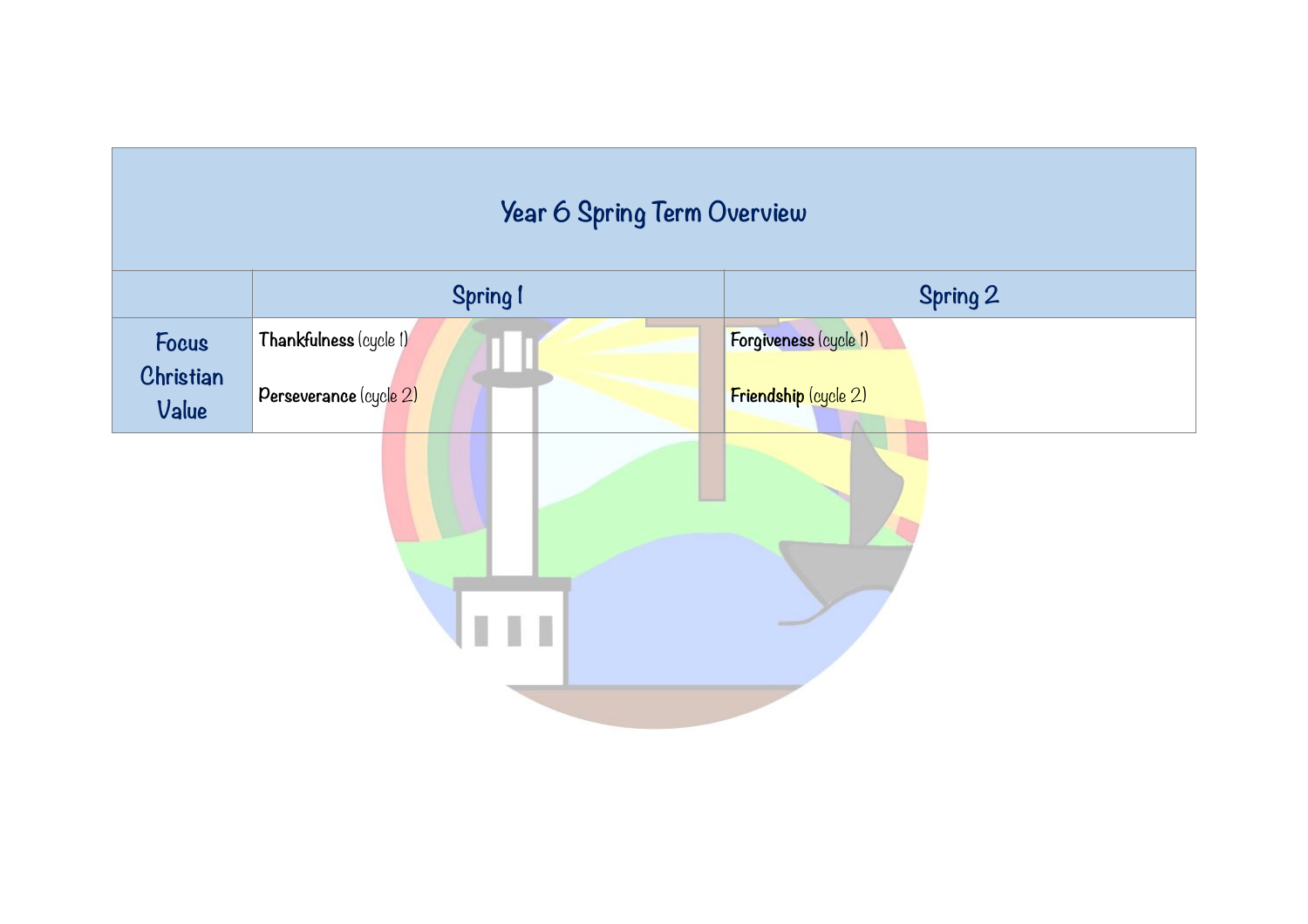| <b>English writing</b> | Rose Blanche- The Write Stuff approach. Independent write - a first<br>person, historical flash back story.<br>Speech writing - linked to WW2, declaration of war | <b>Malamander</b> $-$ a fantasy fiction story with a spooky atmosphere. $Re$ -<br>writing own story with a similar plot.<br>Formal magazine article.<br>Informal letter writing |
|------------------------|-------------------------------------------------------------------------------------------------------------------------------------------------------------------|---------------------------------------------------------------------------------------------------------------------------------------------------------------------------------|
|                        | <b>Information text</b> - How to have a healthy lifestyle.                                                                                                        | Balanced Argument - linked to WWII evacuation                                                                                                                                   |
|                        | Instruction writing - How to make a new years resolution and stick<br>to it!                                                                                      | Recount - WWII evacuation day.                                                                                                                                                  |
|                        |                                                                                                                                                                   | <b>Explanation Text</b> - linked to Science, explanation of how the heart<br>works.                                                                                             |
|                        |                                                                                                                                                                   | Poetry - narrative poem linked with WW2                                                                                                                                         |
| English reading        | Whole class reading linked on the topics $-$                                                                                                                      | Whole class reading linked on the topics $-$                                                                                                                                    |
|                        | Heart circulation, animals including humans, novels, critiquing the                                                                                               | World War 2, drugs and alcohol, Kathryn Rondell. Inspirational women,                                                                                                           |
|                        | media, notable people, civil rights. Poetry - ozymandias, Ibithaj                                                                                                 | Poetry the moment, SATs practice.                                                                                                                                               |
|                        | Muhammad                                                                                                                                                          |                                                                                                                                                                                 |
|                        | Whole class story $-$                                                                                                                                             | Whole class story $-$                                                                                                                                                           |
|                        | Kick - Oak class                                                                                                                                                  | Goodnight Mister Tom/ Letters from the lighthouse                                                                                                                               |
|                        | Room 13 - Beech                                                                                                                                                   |                                                                                                                                                                                 |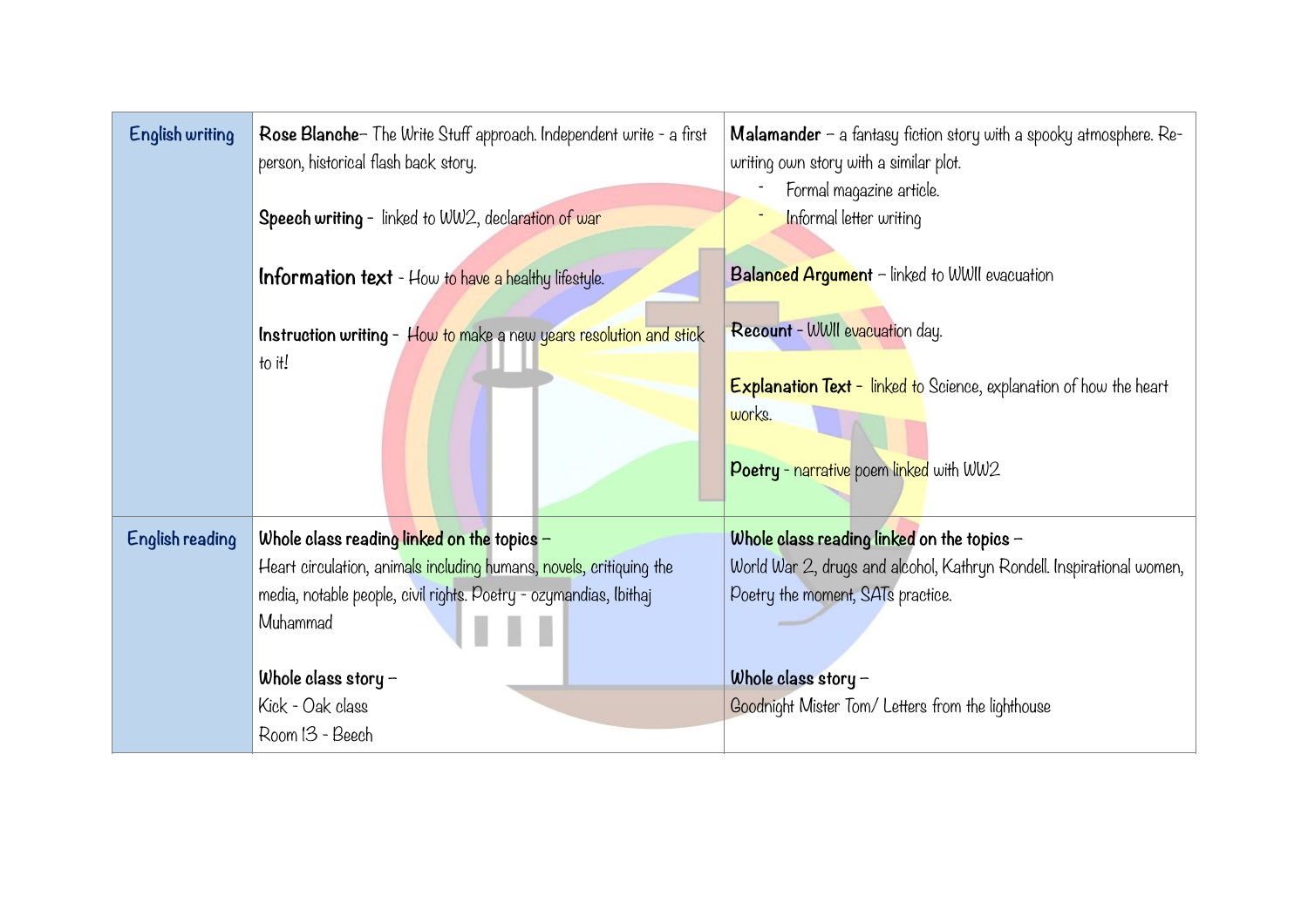| <b>Maths</b>   | Decimals.<br>Multiplying and dividing by 10,100 and 1000.<br>Multiplying and dividing decimals.<br>Fraction, decimals and percentages.<br>Fraction and percentages of amounts.<br>Algebra                                                                                               | Measurement - converting units, imperial and metric.<br>Perimeter, area and volume.<br>Ratio and proportion.<br>Scale factors.<br>Statistics - line graphs, pie charts, mean. |
|----------------|-----------------------------------------------------------------------------------------------------------------------------------------------------------------------------------------------------------------------------------------------------------------------------------------|-------------------------------------------------------------------------------------------------------------------------------------------------------------------------------|
| <b>RE</b>      | Understanding Christianity - 2B.4 Was Jesus the Messiah?<br>The Big Story<br>Moses & the chosen people<br>Investigate written evidence of the Messiah<br>Interpret evidence<br>Explore Fernando Arizti's interpretation of the Incarnation<br>The importance of Christmas to Christians | 2B.7<br><b>Salvation</b><br>What difference does the Resurrection make for Christians?<br>Study of texts to explore what the Resurrection means for Christians                |
| <b>Science</b> | Animals Including Humans<br>Circulatory System/Heart<br>Blood Vessels/Organs<br>Investigating pulse rate<br>Digestion<br>Diet/exercise/drugs<br>Nutrients/food groups<br>Scientist: Dr Daniel Hale Williams                                                                             |                                                                                                                                                                               |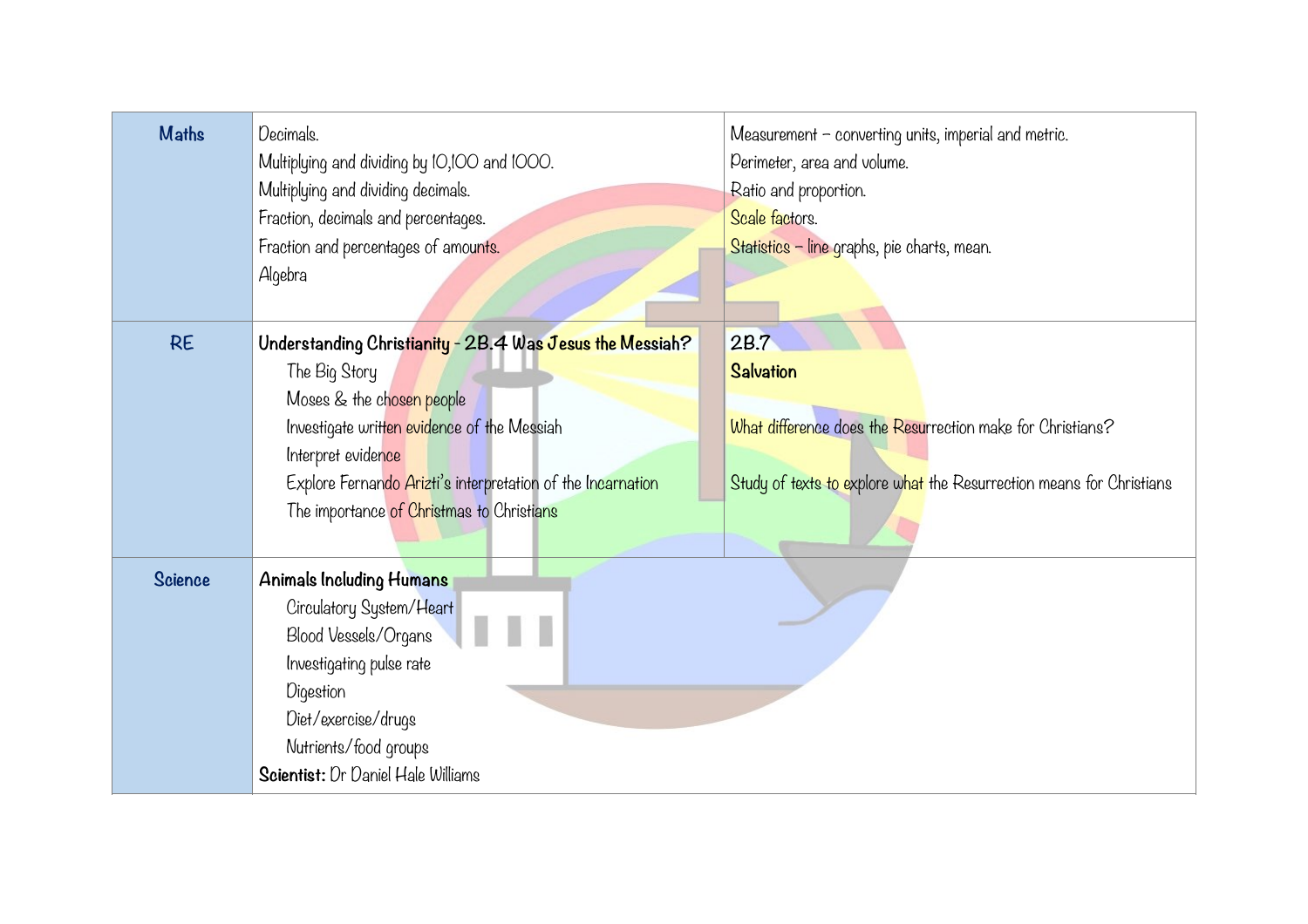| <b>History</b> | World War II                                                       |
|----------------|--------------------------------------------------------------------|
|                | Battle of Britain                                                  |
|                | History - Hitler's invasion of Europe and its impact on Britain.   |
|                | Key Learning Points to Understand:                                 |
|                | - Identify the axis and allies in World War 2.                     |
|                | - What life was like during World War 2: Evacuation, rationing.    |
|                | - Who was Anne Frank?                                              |
|                | - What life was like for soldiers in World War I and 2.            |
|                | - The Blitz.                                                       |
|                | - Anderson/Morrison Shelters.                                      |
|                | - Propaganda.                                                      |
|                | - Victory in Europe Day.                                           |
| Geography      |                                                                    |
| Art            | Make my voice heard                                                |
|                | graffiti art                                                       |
|                | halo and chiaroscuro techniques                                    |
|                | Pablo Picasso and Kathe Kollowitz                                  |
|                | Clay sculpture                                                     |
|                | Artist: Pablo Picasso (1937), Käthe Kollwitz (Make my voice heard) |
|                |                                                                    |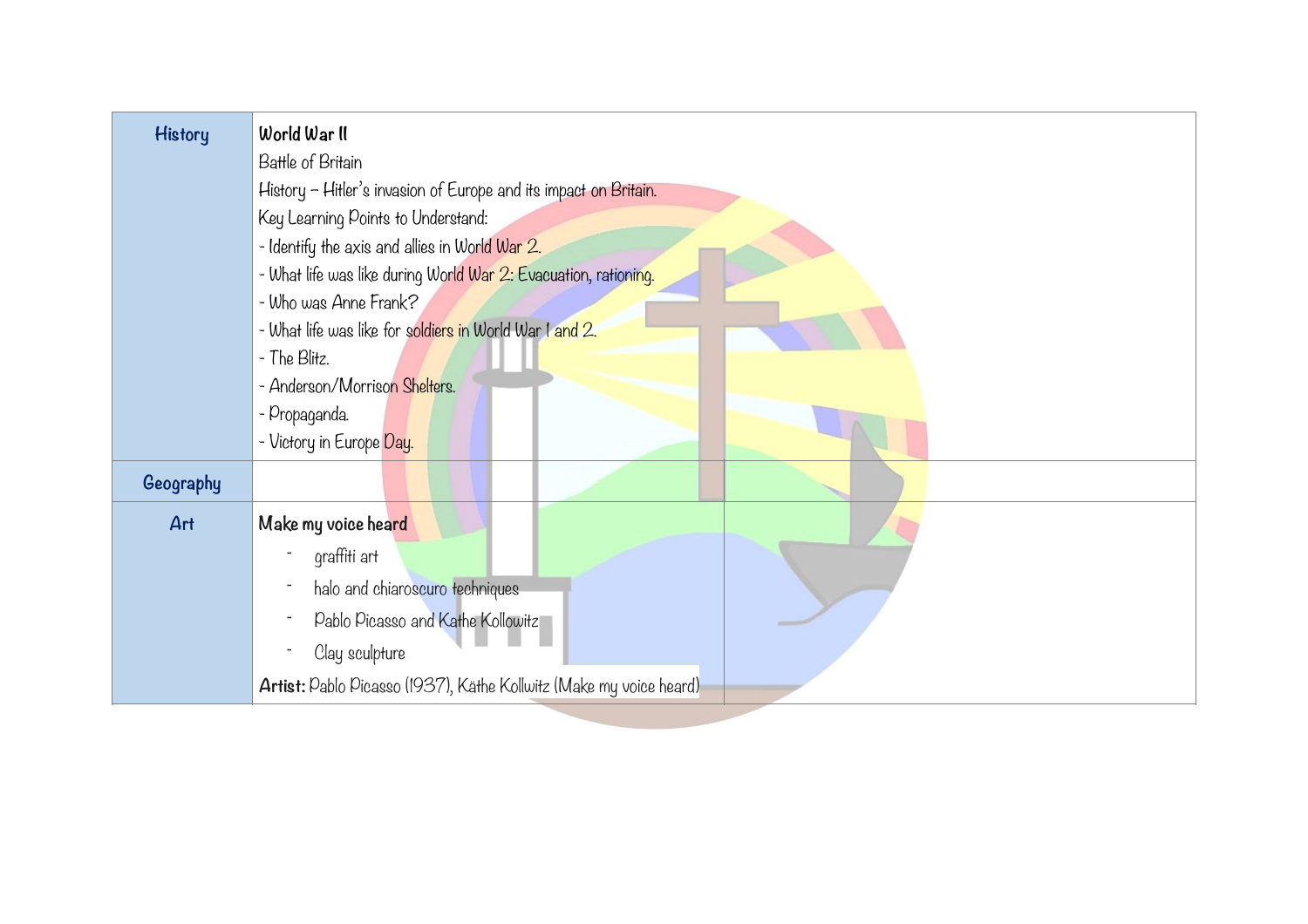|                                                   |                                                      | WW2 Cookery                                                                                                                                                                                                       |
|---------------------------------------------------|------------------------------------------------------|-------------------------------------------------------------------------------------------------------------------------------------------------------------------------------------------------------------------|
|                                                   |                                                      | Research recipes                                                                                                                                                                                                  |
|                                                   |                                                      | Explore rationing                                                                                                                                                                                                 |
|                                                   |                                                      | Use tools and materials precisely and safely i.e. knives to cut, spread                                                                                                                                           |
|                                                   |                                                      | and slice.                                                                                                                                                                                                        |
|                                                   |                                                      | - Taste test and evaluate their final product.                                                                                                                                                                    |
|                                                   |                                                      |                                                                                                                                                                                                                   |
| E-Safety - self image and identity                |                                                      | E-Safety - online reputation                                                                                                                                                                                      |
| Computing - Creating media - 3D models            |                                                      | Computing - Programming - sensing                                                                                                                                                                                 |
|                                                   |                                                      | To create a program to run on a controllable device                                                                                                                                                               |
| objects                                           |                                                      | To explain that selection can control the flow of a program                                                                                                                                                       |
|                                                   |                                                      | To update a variable with a user input                                                                                                                                                                            |
|                                                   |                                                      | To use an conditional statement to compare a variable to a value                                                                                                                                                  |
|                                                   |                                                      | To design a project that uses inputs and outputs on a controllable device                                                                                                                                         |
| shapes                                            |                                                      | To develop a program to use inputs and outputs on a controllable device                                                                                                                                           |
| To design a digital model by combining 3D objects |                                                      |                                                                                                                                                                                                                   |
| Song writing and composing                        |                                                      |                                                                                                                                                                                                                   |
| Team games                                        |                                                      | Outdoor & Adventurous                                                                                                                                                                                             |
|                                                   |                                                      |                                                                                                                                                                                                                   |
| <b>Circuits</b>                                   |                                                      |                                                                                                                                                                                                                   |
|                                                   |                                                      |                                                                                                                                                                                                                   |
|                                                   |                                                      |                                                                                                                                                                                                                   |
|                                                   | To construct a digital 3D model of a physical object | To use a computer to create and manipulate three-dimensional (3D) digital<br>To compare working digitally with 2D and 3D graphics<br>To identify that physical objects can be broken down into a collection of 3D |